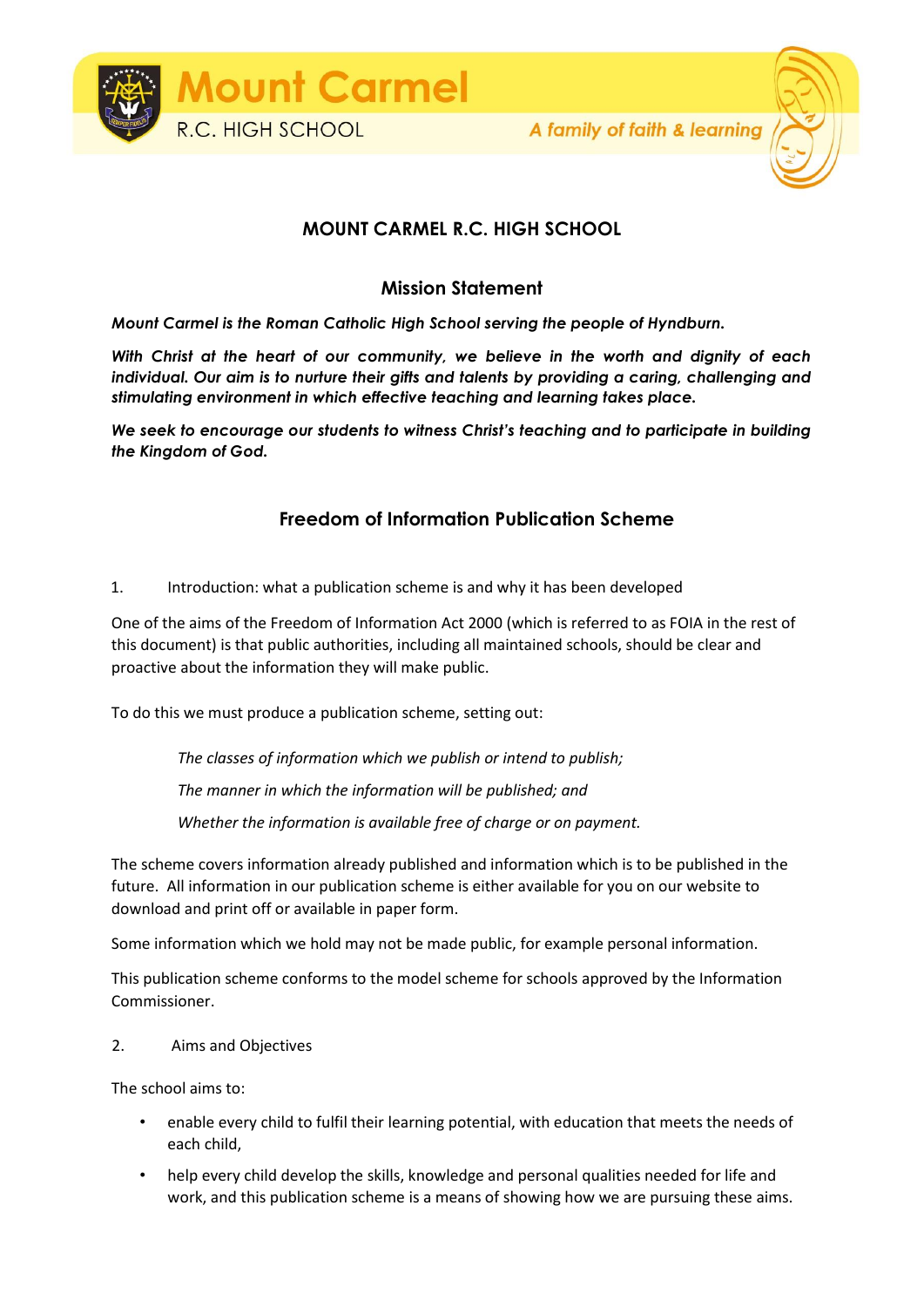## 3. Categories of information published

The publication scheme guides you to information which we currently publish (or have recently published) or which we will publish in the future. This is split into categories of information known as 'classes'. These are contained in section 6 of this scheme.

The classes of information that we undertake to make available are organised into four broad topic areas:

- *1.* School Prospectus/Newsletters information published in the school prospectus.
- *2.* Governors' Documents information published in the Governors Annual Report and in other governing body documents.
- *3.* Pupils & Curriculum information about policies that relate to pupils and the school curriculum.
- *4.* School Policies and other information related to the school information about policies that relate to the school in general.
- 4. How to request information

If you require a paper version of any of the documents within the scheme, please contact the school by telephone, email or letter. Contact details are set out below, or you can visit our website at [www.mountcarmelhigh.co.uk](file://///mc-fsvr/home/staff/bgeorgy/documents/Brendan%20Georgy/Policies/BGY/www.mountcarmelhigh.co.uk)

Or contact the school via the contact form on our website

Tel: 01254 233458

Contact Address: Mount Carmel RC High School, Wordsworth Road, Accrington, BB5 0LU

To help us process your request quickly, please clearly mark any correspondence **"PUBLICATION SCHEME REQUEST**" (in CAPITALS please)

If the information you're looking for isn't available via the scheme and isn't on our website, you can still contact the school to ask if we have it.

5. Paying for information

Information published on our website is free, although you may incur costs from your Internet service provider. If you don't have Internet access, you can access our website using a local library or an Internet café.

Single copies of information covered by this publication are provided free unless stated otherwise in section 6. If your request means that we have to do a lot of photocopying or printing, or pay a large postage charge, or is for a priced item such as some printed publications or videos we will let you know the cost before fulfilling your request. Where there is a charge this will be indicated by information in the description box.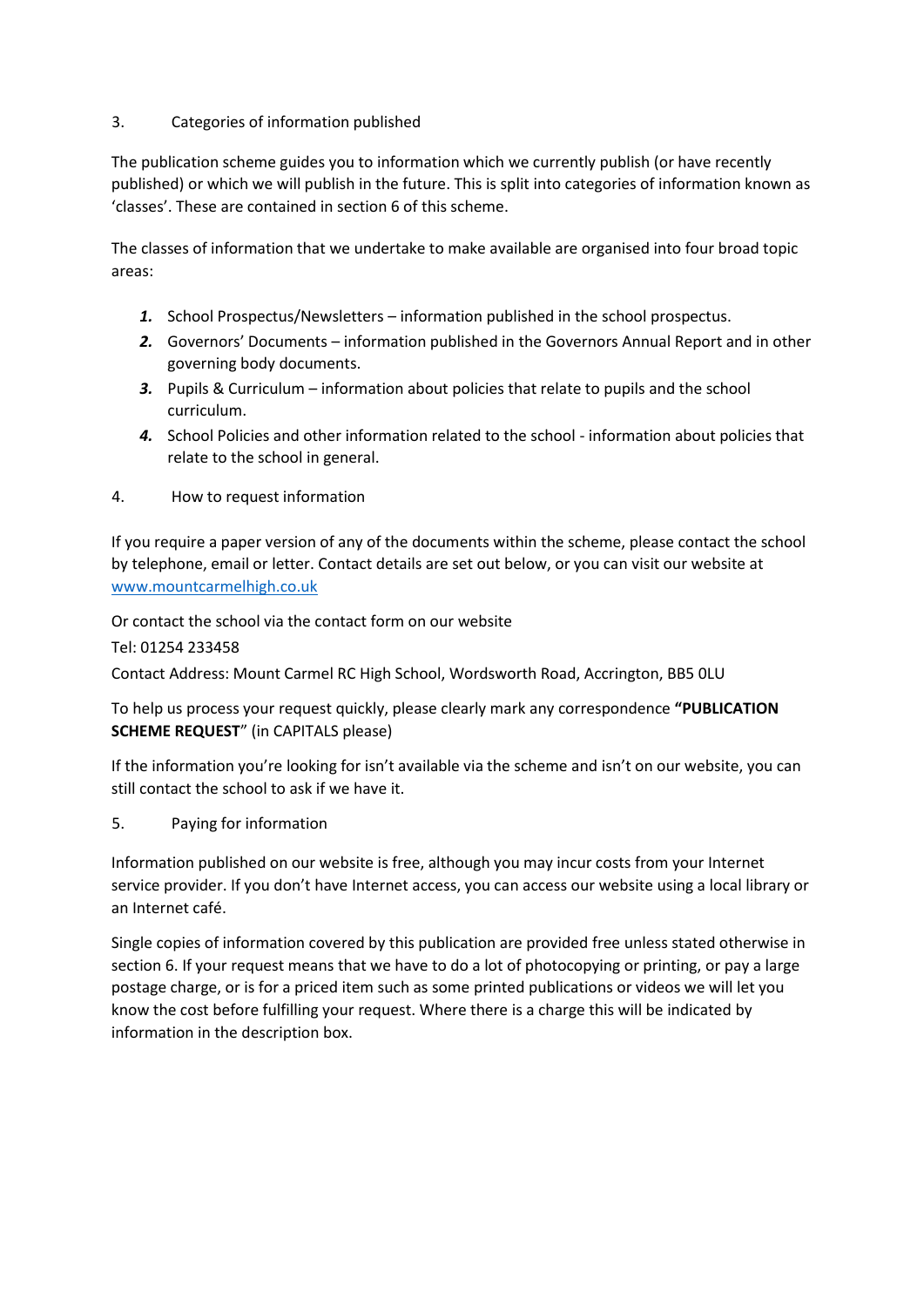| Information to be published                                                                                                                                                      | How the information<br>can be obtained              | Cost             |
|----------------------------------------------------------------------------------------------------------------------------------------------------------------------------------|-----------------------------------------------------|------------------|
| Class 1 - Who we are and what we do<br>(Organisational information, structures, locations and contacts)                                                                          | (hard copy and/or<br>website)                       |                  |
| This will be current information only                                                                                                                                            |                                                     |                  |
| Who's who in the school                                                                                                                                                          | Website or hard copy                                | <b>FREE</b>      |
| Who's who on the governing body and the basis of their<br>appointment                                                                                                            | of<br>Instrument<br>Government<br>Website/hard copy | <b>FREE</b>      |
| Instrument of Government                                                                                                                                                         | Website/Hard copy                                   | <b>FREE</b>      |
| Contact details for the Head teacher and for the governing body<br>(named contacts where possible with telephone number and<br>email address (if used))                          | Website                                             | <b>FREE</b>      |
| School session times and term dates                                                                                                                                              | Website                                             | <b>FREE</b>      |
| Class 2 - What we spend and how we spend it<br>(Financial information relating to projected and actual income<br>and expenditure, procurement, contracts and financial audit)    | (hard copy)                                         |                  |
| Current and previous financial year as a minimum                                                                                                                                 |                                                     |                  |
| Annual budget plan and financial statements                                                                                                                                      | Hard Copy                                           | 10p per<br>sheet |
| Capitalised funding                                                                                                                                                              | Hard Copy                                           | 10p per<br>sheet |
| <b>Additional funding</b>                                                                                                                                                        | <b>Hard Copy</b>                                    | 10p per<br>sheet |
| Procurement and projects                                                                                                                                                         | <b>Hard Copy</b>                                    | 10p per<br>sheet |
| Pay policy                                                                                                                                                                       | <b>Hard Copy</b>                                    | 10p per<br>sheet |
| Class 3 - What our priorities are and how we are doing<br>(Strategies and plans, performance indicators, audits, inspections<br>and reviews)<br>Current information as a minimum | (hard copy or website)                              |                  |
|                                                                                                                                                                                  |                                                     |                  |

Section 6

| School profile                                                                 |           |             |
|--------------------------------------------------------------------------------|-----------|-------------|
| Government supplied performance data<br>٠                                      | Website   | <b>FREE</b> |
| The latest Ofsted report<br>٠                                                  |           |             |
| - Summary                                                                      |           |             |
| - Full report                                                                  |           |             |
| Performance management policy and procedures adopted by the<br>governing body. | Hard Copy | <b>FREE</b> |
| Every Child Matters - policies and procedures                                  | Hard Copy | <b>FREE</b> |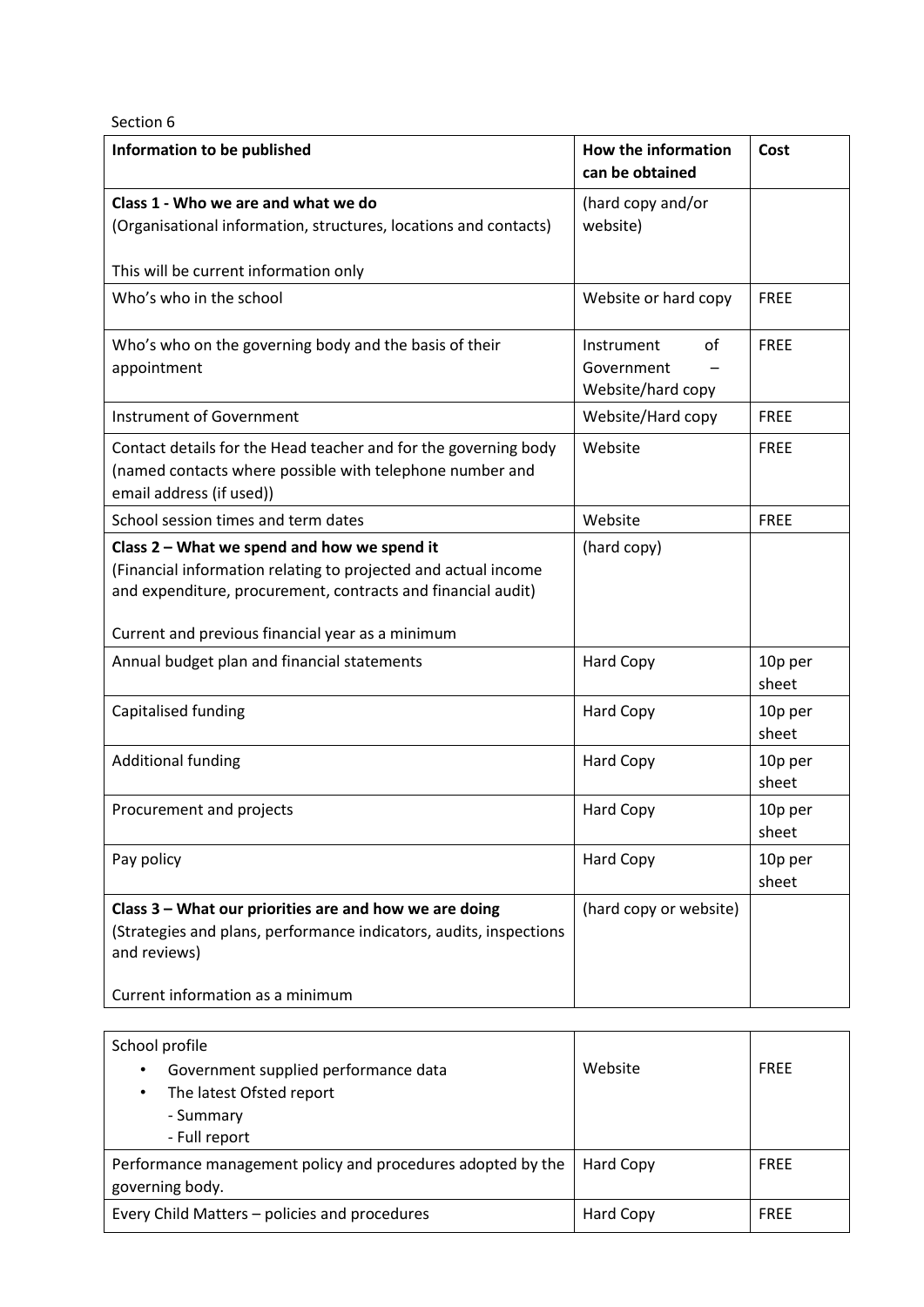| Class 4 - How we make decisions<br>(Decision making processes and records of decisions)                                                                                                                                                                                                                         | (hard copy or website)                                           |                                                          |
|-----------------------------------------------------------------------------------------------------------------------------------------------------------------------------------------------------------------------------------------------------------------------------------------------------------------|------------------------------------------------------------------|----------------------------------------------------------|
| Current and previous three years as a minimum                                                                                                                                                                                                                                                                   |                                                                  |                                                          |
| <b>Admissions policy</b>                                                                                                                                                                                                                                                                                        | Website                                                          | <b>FREE</b>                                              |
| Agendas of meetings of the governing body and its<br>subcommittees                                                                                                                                                                                                                                              | <b>Hard Copy</b>                                                 | <b>FREE</b>                                              |
| Minutes of meetings (as above) - nb this will exclude information<br>that is properly regarded as private to the meetings.                                                                                                                                                                                      | <b>Hard Copy</b>                                                 | 10p per<br>sheet                                         |
| Class 5 - Our policies and procedures<br>(Current written protocols, policies and procedures for delivering<br>our services and responsibilities) Current information only                                                                                                                                      | (hard copy or website)                                           |                                                          |
| School policies including:<br>Charging and remissions policy<br>Health and Safety<br>Complaints procedure<br>$\bullet$<br>Discipline and grievance policies<br>$\bullet$<br>Information request handling policy<br>$\bullet$<br>Equality and diversity (including equal opportunities)<br>$\bullet$<br>policies | Website<br>Website<br>Website<br>Hard Copy<br>Website<br>Website | <b>FREE</b><br><b>FREE</b>                               |
| Pupil and curriculum policies, including:<br>Home-school agreement<br>Curriculum<br>Special educational needs<br>Accessibility                                                                                                                                                                                  | Website<br>Website<br>Website<br>Website                         | <b>FREE</b><br><b>FREE</b><br><b>FREE</b><br><b>FREE</b> |
| Records management and personal data policies, including:<br>Information security policies<br>0<br>Records retention destruction and archive policies<br>$\bullet$<br>Data protection (including information sharing policies)<br>$\bullet$                                                                     | <b>Hard Copy</b><br><b>Hard Copy</b><br>Website                  | 10p per<br>sheet                                         |

| Charging regimes and policies.                                                                                                                                                                                                                                                        |                                                             |             |
|---------------------------------------------------------------------------------------------------------------------------------------------------------------------------------------------------------------------------------------------------------------------------------------|-------------------------------------------------------------|-------------|
| This should include details of any statutory charging regimes.<br>Charging policies should include charges made for information<br>routinely published. They should clearly state what costs are to<br>be recovered, the basis on which they are made and how they<br>are calculated. | Website                                                     |             |
| Class $6$ – Lists and Registers                                                                                                                                                                                                                                                       | (hard copy or website;                                      |             |
| Currently maintained lists and registers only                                                                                                                                                                                                                                         | some information may<br>only be available by<br>inspection) |             |
| Curriculum circulars and statutory instruments                                                                                                                                                                                                                                        | Hard Copy                                                   | <b>FREE</b> |
| Disclosure logs                                                                                                                                                                                                                                                                       | Hard Copy                                                   |             |